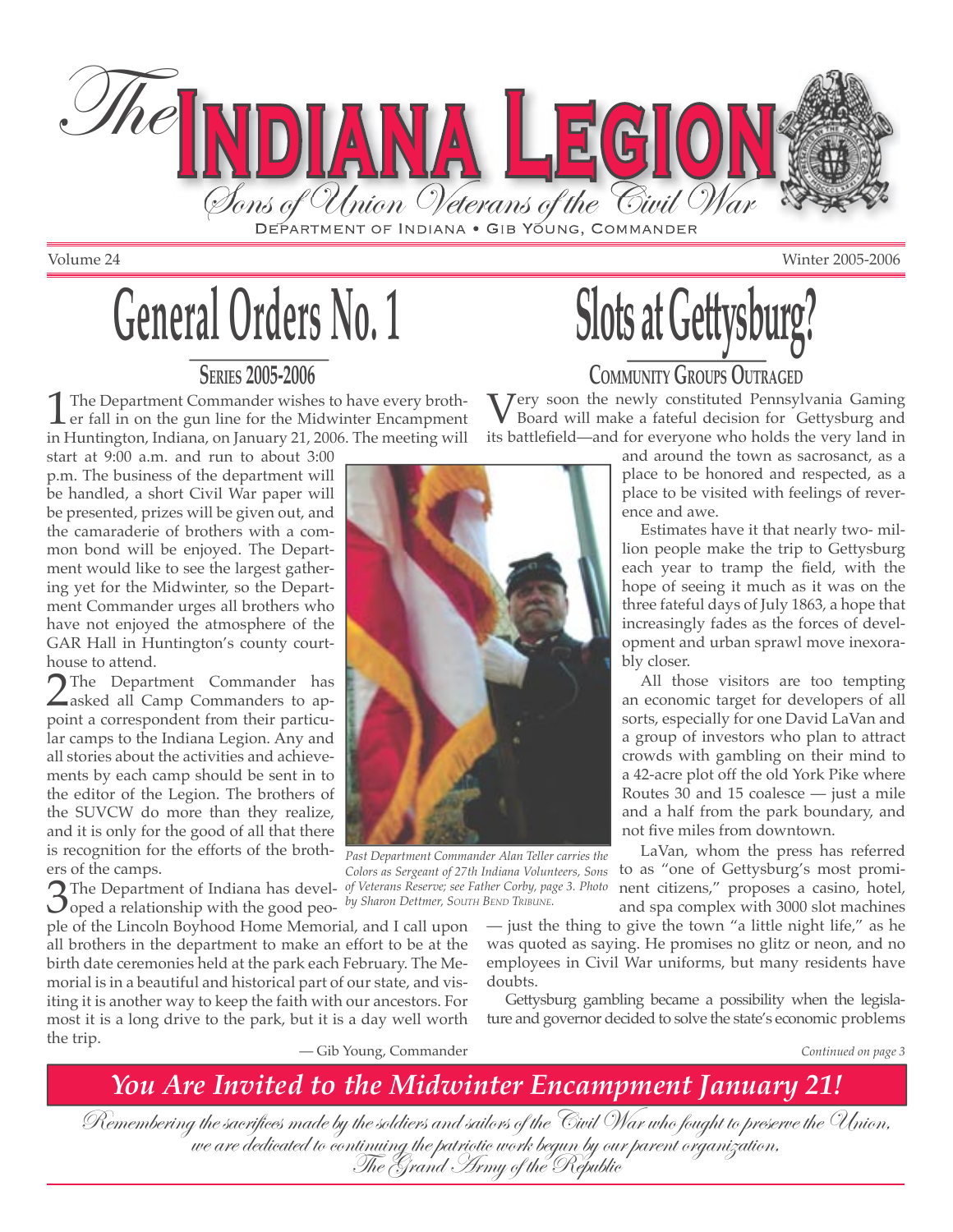## **Lincoln in Lafayette**

**Dispatch Arrived at** *Legion* **Offices Over the Transom** 

## **Claims to be a recent discovery of old Lafayette newspaper describing Lincoln's stop**

By Silas T. Sprogle, special northwest Indiana correspondent

**AUTHENTICITY QUESTIONED BY EXPERTS BUT THERE MAY BE SOME TRUTH TO IT — EDITOR**

On Feb. 11, 1861, Abraham Lincoln was on his way to Washington for his inauguration when his train stopped at the railroad junction in downtown Lafayette. There were about 5000 people in Lafayette in 1861, and 2000 people of the surrounding area and city came to see the new President. He spoke near the intersection of Washington and Jefferson St. in the south part of the downtown, not far from the Wabash River and old canal. The train pulled into Lafayette on the old Wabash and Western tracks at 2:30 p.m. and was scheduled only for the ten minutes it took to switch his train to the Big Four Railroad that would take him to Indianapolis.

As the train came into sight from the west, the Lafayette Artillery company commanded by Lt. Chris Miller (the county auditor) started firing away with a brass field piece named "old Tippecanoe." The gun crew, assisted by a 75-year old veteran known as Captain Wood, fired a national salute of 13 guns, followed by a federal salute of 34. Reports have it that the uproar was so loud it was heard 24 miles away by farmers north of Delphi.

Mr. Lincoln was introduced to the crowd by Gen. George G. Steele and, most likely spoke from or near the train car he traveled on. His subject was the changes that had occurred in the Middle West during his lifetime. At the end, though, his thoughts turned to the crisis at hand and he appealed for national unity.

"I find myself far from home surrounded by the thousands I now see before me, who are strangers to me. Still we are bound together, I trust, in Christianity civilization, and patriotism, and are attached to our country and our whole country. While some of us may differ in political opinions, still we are

all united in one feeling for the Union.

"We all believe in the maintenance of the Union, of every star and every stripe of the glorious flag, and permit me to express the sentiment that upon the union of the States, there shall be among us no differences. . ."

Some citizens were reported to have said that they were agreeably disappointed in Lincoln's appearance. They had expected an older and more illlooking man, and he seemed more impressive and younger than they thought he would. The democrat paper did not give any compliments to the President except to say his train left to "enthusiastic cheers" of the assembled.

Five Lafayette citizens joined the train for the ride and stay in Indianapolis. Though they were prominent men of the city, their purpose for going with Mr. Lincoln was not mentioned. The train pulled out promptly at 2:40 p.m., and Mr. Lincoln spent the evening in Indianapolis at the Blair House [The site of the later Claypool Hotel].

This reporter notes that, in spite of his boastful longevity, Brother David Wiley was not, as he claims, a young boy hawking papers to the crowd.

### $-$  STS **Lincoln Memorab**

#### **To be at Midwinter Encampment**

**B**ruce R. Kolb, PCC, and Sr. Vice-<br>Commander of the Department of Indiana, will display several items from his extensive Abraham Lincoln collection at the next Department Encampment to be held January 21, 2006, in Huntington, Indiana.

The various items will pertain to Lincoln's Gettysburg Address. One item of historical significance is the first printing of the Address, the fifth and final draft of the Gettysburg Address known as "The Bliss Copy." This was the only signed, titled, and dated version in existence and the last and only copy to be offered for either public or private sale.

Notify your camp secretary when<br>you change your e-mail address;<br>failing that you may not require either failing that you may not receive either the printed or e-mail version!



*PCinC Steve Michaels shakes the hand of newly elected CinC Donald E. Darby at the conclusion of the 124th National SUVCW Encampment, held in Nashua, New Hampshire, August 4-7.*

#### SUVCW on the Web

 $\prod$ im Beckman, the Department of Indiana's Signal Officer and web-<br>master reminds us of the SUVCW web master, reminds us of the SUVCW web sites available in our state; to wit,

**National:** http://www.suvcw.org/ **Department:** http://www.suvcw.org/in/DEPTIN.html **Champion Hill Camp No. 17:** http://www.huntingtoncounty.org/suvcw **Ben Harrison Camp No. 356:** http://www.rootsweb.com/~inbhsuv/ **David D. Porter Camp No. 116:** www.tribalpages.com/tribes/ddporter116 **Join the IndianaSUVCW e-mail news list:** 

contact timbeckman@sbcglobal.net, or David-Wiley@utc.edu

\*\*\*

The

**Indiana Legion** is a publication of the Indiana Department, Sons of Union Veterans of the Civil War David Wiley, Editor 3800 W. Woodmere Way Bloomington, Indiana 47403-4123 E-mail David-Wiley@utc.edu Tel. 812-337-0649

**C**amps should send news items, photo-<br>graphs, ancestor accounts, and so on, to the **editor by e-mail or regular mail on or about the editorial deadline on 31 March 2006. The anticipated publication date for the Spring issue is 10 April 2006.** ✯✯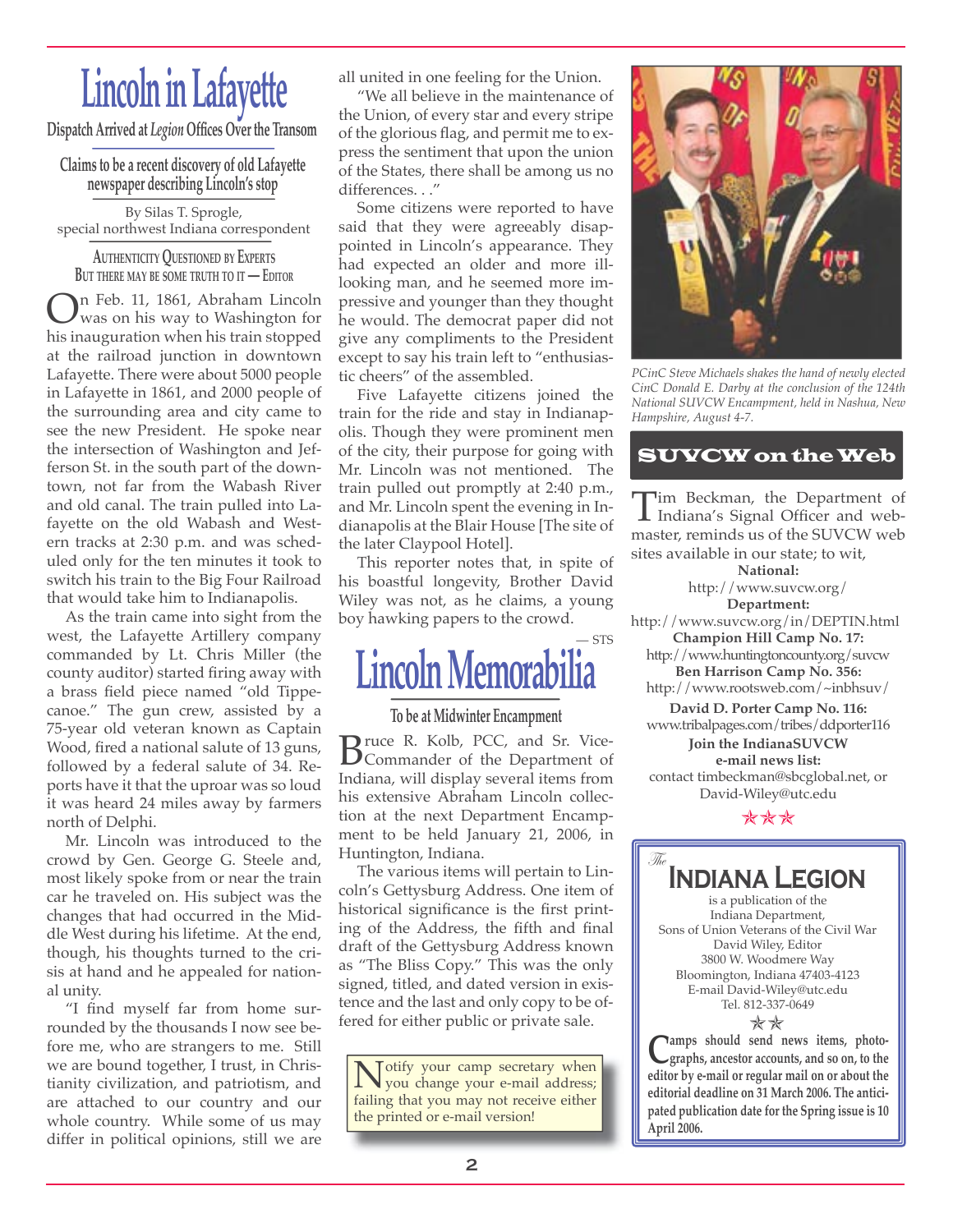## **Slots in Gettysburg**

*Continued from page 1*

by introducing as many as 61,000 slot machines into the state. When that is done, Pennsylvania will be second only to Nevada in the number of one-armed bandits in operation.

The proposed new development in Gettysburg comes at a time when the area has been engaged in gradually casting off some of its more obvious commercial trappings. The old and unsightly observation tower imploded after three decades of controversy on July 3, 2000, and the badly located visitor's center and museum are being replaced.

Needless to say, opposition was immediate when the gambling scheme was announced last April. A "No Casino Gettysburg" group has been formed, and there have been ob-

as The Friends of the National *by Sharon Dettmer, SOUTH BEND TRIBUNe.* Parks at Gettysburg, the Civil War Preservation Trust, The National Trust for Historical Preservation, The National Council of Churches, among numerous others.

Though there is an ominous quiet on the issue among some community leaders in the Gettysburg area, at least the Governor has opposed gaming, as he calls it, near historical sites.

# **Father Corby Honored at Notre Dame**

A CHAPLAIN OF THE IRISH BRIGADE

**On** the afternoon of 2 July 1863, as<br>the battle of Gettysburg roared on,<br>a shapkin slimbed up on a houlder to a chaplain climbed up on a boulder to grant general absolution to some threehundred kneeling soldiers of the Irish Brigade, men who would in an hour march out onto the storied Wheat Field — many to their death.

In 1910, to commemorate that unique event, a statue to Father William Corby was erected on that very same rock.

On the campus of Notre Dame an identical statue may be found in front of Corby Hall, for in the years following the war Corby became president of the university and established Post 569 of the Grand Army of the Republic.

Saturday, 12 November, saw members of the SUVCW, the 27th Indiana of the Sons of Veterans Reserve, the 35th Indiana Volunteers and re-enactors from Ohio and Michigan, march to

# **Blackford County Memorial Nearing Completion**

**CONTRIBUTIONS URGED** 



jections from such organizations *Taps sounded at the Father Corby Ceremony on the Notre Dame Campus. Photo* that will stand atop the stone

Corby Hall on the Notre Dame Campus to once again remember Father Corby's Civil War service.

As reporter and photographer for the *South Bend Tribune,* Sharon Dettmer noted in a four-column story on the 16th., over 100 people were in attendance and heard opening remarks by Jack Shaw, Commander of the David D. Porter Camp No. 116. The Rev. William Seetch, religious superior of the University, presented the opening prayer.

Mike Downs, Camp Senior Vice Commander, also spoke, as did Rev. James King, CSC, who presented an account of Corby's life. The Company Singers of the Champion Hill Camp led the group in singing the "Battle Hymn of the Republic."

Wreaths were laid at Corby's statue in front of Corby Hall by officers of the SUVCW and the Military Order of the Loyal Legion of the United States. The 7th Indiana Light Artillery fired a salute.

The memorial ceremony was sponsored by the members of the Porter Camp. Al Loomis, Past Commander-in-Chief, should be especially recognized for his extraordinary energies in organizing this very special event.

The Blackford County Civil<br>War Club, under the leader-<br>chip of Orvillo Usson, is nonship of Orville Uggen, is nearing the completion of its goal of having a new stone and statue dedicated to the Union Soldiers of Blackford County sitting on its court house lawn. The Club has unveiled the stone base of the monument on which is listed the names of every soldier from Blackford County. The cost for the stone and engravings was near \$30000 dollars. The bronze statue of a soldier base will cost another \$6000

dollars.

The good men of the Civil War Club have been at this work for many years and will see its completion in October next year. They are within just a few hundred dollars of their goal and their mighty efforts on behalf of the "boys in blue" should be recognized and supported. Sr. Vice Commander Bruce Kolb (Harrison Camp) has been involved in previous ceremonies and recognitions and has had the honor of leading the Union forces during the October reenactment held in Blackford County.

To support this worthy effort, Commander Young asks each camp in Indiana to purchase a brick, inscribed with the Camp's name, to be placed around the monument. Champion Hill, Camp 17 has already done this, and if the other five camps will act on this it should guarantee that the total fund is reached by the Blackford County Civil War Club.

The cost of a 16" brick with three lines is \$50.00. There is a larger brick available for \$250.00. For information, contact Orvill Uggen, Blackford County Civil War Club, Inc., 3219S SR3, Hartford City, IN. 47348 or at 34ind@insightbb.com.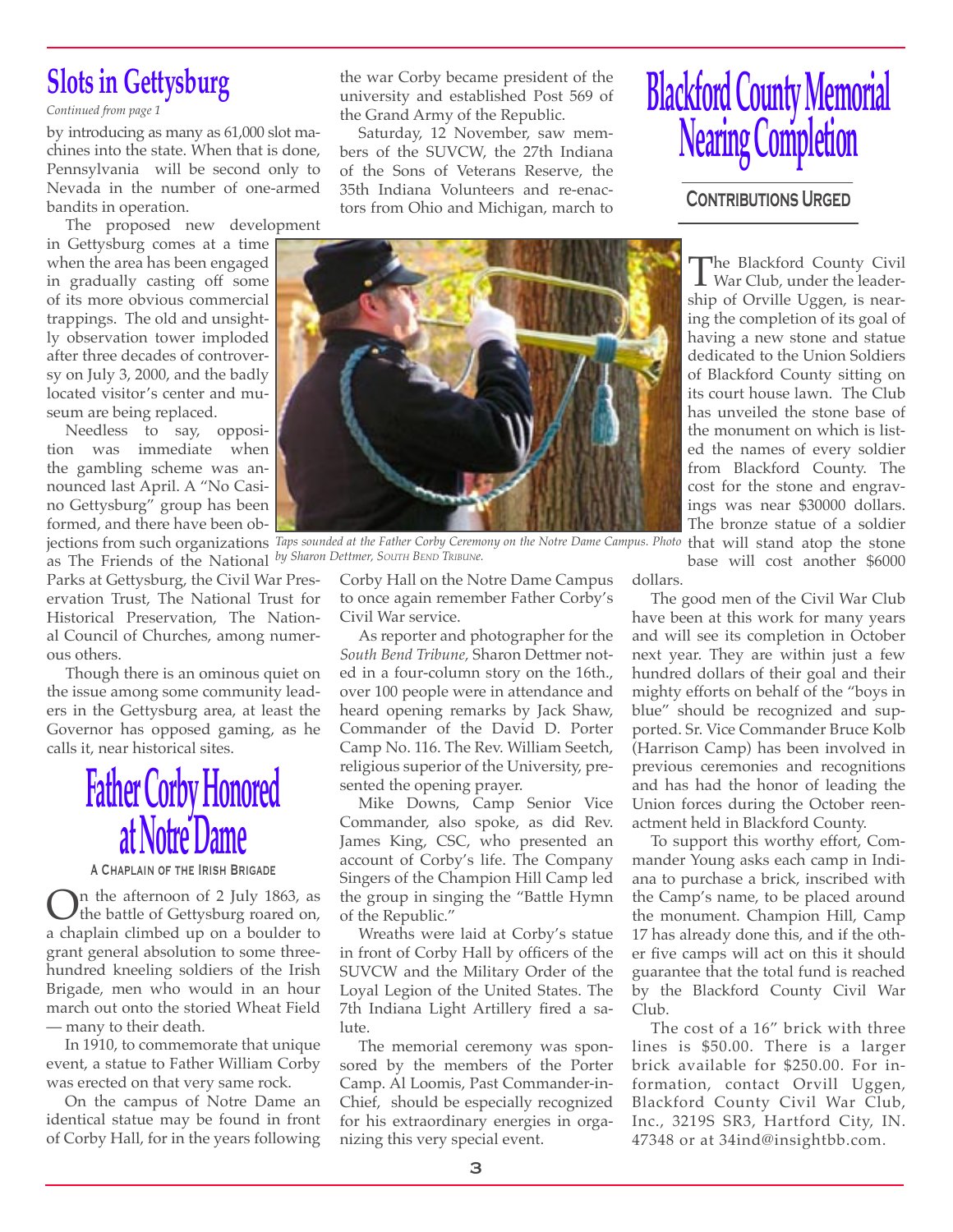## **Champion Hill Camp Sends Company Singers to Memphis 'The Last Farewell'** FROM OUR SPECIAL CORRESPONDENT

The Company Singers of Champi-<br>on Hill, Camp No. 17 in Hunting-<br>top have been fortunate over the past ton, have been fortunate over the past three and one-half years to perform in many different venues. We have been included in memorial services, re-enact-

ments, school history classes, parades, civic group performances, Christmas parties, and more.

Just before Memorial Day weekend in May of this year the Singers climbed into a couple vehicles and headed west. We were going to a funeral—a funeral long overdue. The funeral of Corporal John Peyton Byrne of the 21st. Missouri infantry in Memphis.

The full story of Corporal Byrne can be referenced at the

Daughters of the Union Veterans of the Civil War web site at: www.duvcw.org .

When we were asked by Pat Mullenix a number of months ago, at a performance in Fort Wayne, to travel to Missouri in May to be a part of the proceedings to lay John to rest, we were a bit skeptical. But we were still enthused at the idea of how, after all these years, a true Civil War veteran needed burial, and that we could help be a small part of the tribute.

As the ensuing months seemed to fly by, the e-mails and phone calls increased between Pat and myself, so I knew this event was going to happen. The logistics of getting as many Company Singers in one place as we can is getting harder and harder with each man's varied schedule. As it turned out, we had six men—and one young man—eager to be involved.

Rich McConnell, Don Morgan, Jim Kline, Eric Fricke, Gary Bugge, myself, and my son, Drew, headed out early Thursday morning, May 26. After almost nine hours, we pulled into the Sunrise Motel at Memphis. As we got out of our vehicles, the hotel proprietor, who was outside at the time, happened to see us and exclaimed, "you must be the Company Singers!"

It definitely shocked me that she would guess correctly. Maybe Rich had his guitar out and that gave us away. But it was still nice that she knew who we were. Then I remembered that Pat had told me we would get some publicity in the local newspaper, the *Memphis* 

ed for supper at Kelly's. I thought the food was good, the ambiance good, and the prices very reasonable. I found out the next morning for breakfast that they have the biggest glasses of chocolate milk. I give Kelly's at least 3 out of 4 stars. Nobody's perfect.

Friday we were scheduled to perform at 2:30 p.m. on the Courthouse steps.

We were downtown, in uniform, well in advance of that to see everything we could, and also pay our respects to Corporal Byrne at the funeral home. We all mingled with the many re-enactors, local folks, and even school children who were there to talk with us. A few of us sang a couple songs for the children, but

it seems they were really interested in seeing my sword and any other weapons they saw re-enactors carrying.

As 2:30 drew near, the clouds rolled in and it began to rain. The outside activities had to be postponed for a few minutes until the rain ceased. We decided we could enter the theater and get the sound check done for our performance that night be-



*The Company Singers perform at the Memphis Theatre on the night of 27 May 2005* 

*Democrat*, even before we arrived. That was great too: Pat really had a handle on the event.

After checking in at the motel, we headed downtown to see what the layout would be like and where we were going to perform. The city block that contained the Courthouse would be blocked off with food vendors, a sutler, registration, and more. The funeral home located across the street from the Courthouse had Corporal Byrne's remains in a hand-made coffin. Every 30 minutes, we could see the changing of the Civil War guard. Not having my camera with me, I figured I'd get some pictures on Friday.

We also found that afternoon and evening an eatery known as Kelly's Kitchen, one of a couple restaurants in the immediate area—the other being a Pizza Hut closer to the motel. We optfore the "Evening with the Lincolns" at 7:00 p.m. By the time that was completed, it had stopped raining, and we sang our songs for the people who had stayed around.

We finished up and started counting the minutes before our 25-minute performance in the theater that evening. Even though we hadn't been totally happy with the outcome of the outdoor show, we knew we could do better for the evening stage performances. As it turned out, that evening was like magic. We took the stage. We didn't talk very much between the songs, and we finished within about a minute of the time allotted. We sang our songs like we knew we could. It was probably one of the cleanest performances we had ever done. The words worked. The harmony worked. The novelty of the food medley worked. And the capacity audience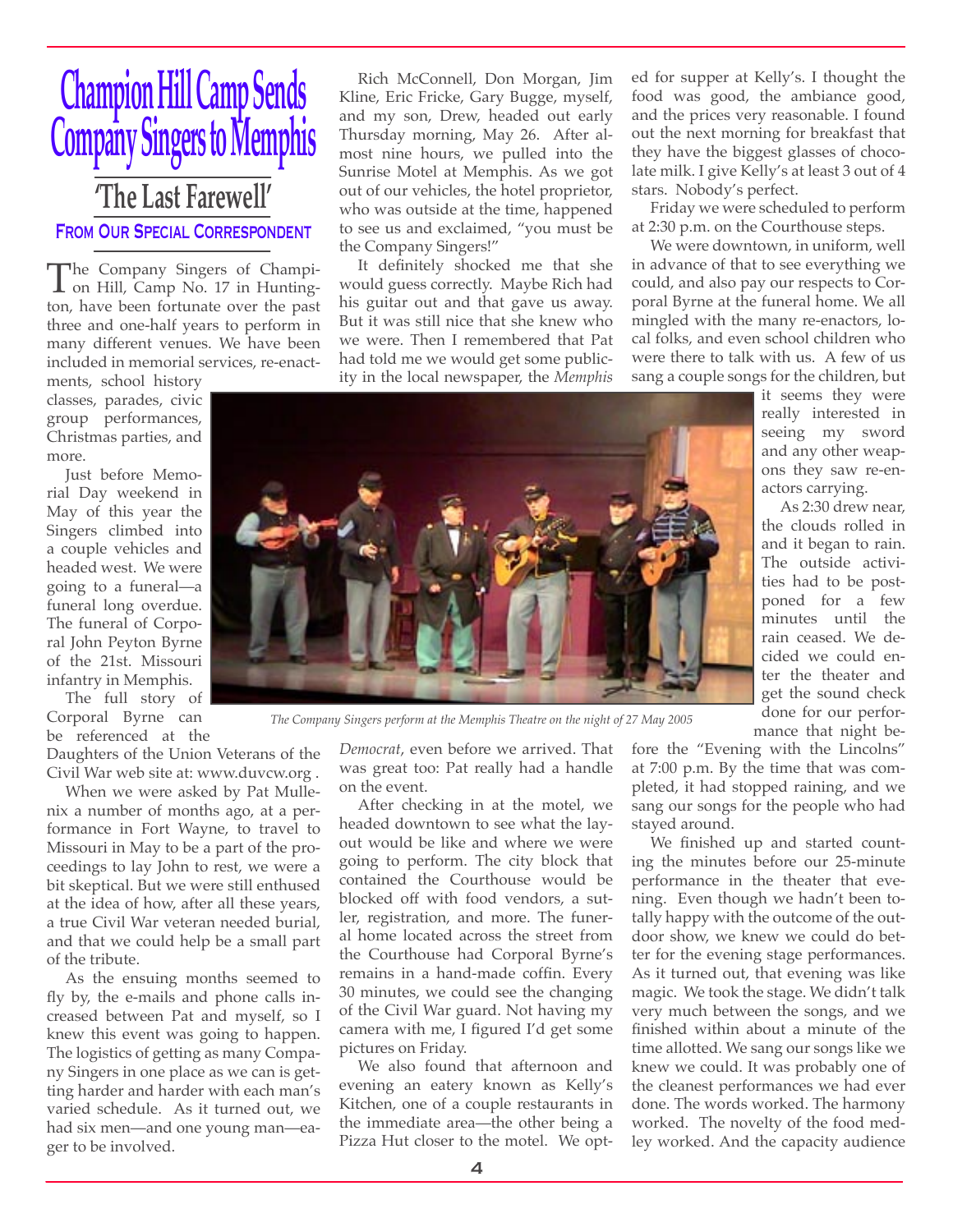showed their enjoyment with a round of applause that brought smiles to our faces. If only we had had more time. But the Lincolns were coming on.

We returned before the next Lincoln performance and did the same show, except for one song, for an entirely different audience. It worked just as the first one had. We felt very good about the day. We saw plenty of smiles after the performances. I guess that's how I judge performances now. Smile amount and duration. Both were tops that night.

On Saturday we put on the uniforms again, this time with our white gloves, to march in the procession to bring John home. We fell in behind one of the re-enactor groups toward the back of the procession. I had "snuck" my digital camera into my haversack and was able to snap some pictures as we marched. I was just hoping that the pictures would not be too blurry since I was moving when I took them.

We marched approximately 1/2 mile east down State Road 136 to the cemetery and then up a small hill to where the horse-drawn 1863 hearse came to a stop. Six military pallbearers gently removed the 35-star flag-draped coffin and carried it slowly toward the grave that had been dug the day before. Eric Fricke and Rich McConnell, the lone musicians during this time, played "When Johnny Comes Marching Home" very slowly. David McKay played his bagpipes during the filling of the grave.

There were many people who had small parts to play in the funeral proceedings. Representatives from the five branches of the United States Armed Services were present. Other people, both military and civilian, brought soil to sprinkle into the grave from different areas where the Byrne family had lived. Even water from the Des Moines River was poured into the grave. (John Byrne had fished that river in his youth.)

The Daughters of Union Veterans spoke after uniformed personnel filled in the grave a shovelful at a time. Many wreaths were placed to honor Corporal Byrne from different organizations. And three buglers played Taps to honor both Corporal Byrne, his father, and his brother. Cannons shook the ground and set off car alarms.

It was a pleasure to be able to take part in an event of this nature. Pat Mullenix should be commended for her ability to bring it all together and make it work.

I took many pictures during our days in Missouri. I'm sure that those pictures will help me remember the "Burial of the Last Union Soldier" for many years to come. It was a very gratifying few days in May. Thanks, Pat.



#### **CEMETERY REFURBISHED**

On a hot Saturday morning, July 23<sup>rd</sup>,<br>
family and guests gathered at the<br>
small, Vancickle Pioneer, Comptony on small Vansickle Pioneer Cemetery on the east side of Indianapolis to rededicate the newly installed military gravestones of five civil war veterans: Private Benjamin F. Stoops, who served in the 86th Indiana, Co. A; Private Charles Van-



sickle of the 77<sup>th</sup> Indiana and the 4<sup>th</sup> Indiana Cavalry, Co. A; Private James Vansickle of the 70<sup>th</sup> Indiana, Co. K; Private William Vansickle, 35<sup>th</sup> Indiana, Co. A; and Private William M. White, 11<sup>th</sup> Indiana, Co. K.

All five veterans died while in the service to their country.

Members of the Ben Harrison Camp No. 356 conducted the ceremony with assistance from the Department of Indiana Sons of Veterans Reserve, 27<sup>th</sup> Indiana Volunteer Infantry, Co. D, and the 11<sup>th</sup> Indiana Zouaves, Co. D.

Ben Harrison Camp members in attendance included Commander Phil McClure; Bruce Kolb, Past Camp Commander; Mike Beck Camp Junior Vice Commander; Camp Secretary and Department Junior Vice Commander David Wiley, and Camp Graves Registration Officer Tim Beckman.

Alan Teller, Past Department Commander, and Randy McNally were also in attendance representing the Sons of Veterans Reserve. Special thanks to Kenneth Schmittou who graciously accepted the offer to play taps as part of the ceremony.

## **Grave Marker Rededication in Newburgh**

On June 12, 2005, approximately for-<br>ty family members, friends, and<br>quote oxthored at the Sharon Comptony guests gathered at the Sharon Cemetery in Newburgh, to dedicate a new gravestone for Private Finas Euen Lance. Private Lance was a member of Company F, 12th Regiment Indiana Volunteers. As luck would have it, the headstone rededication service was conducted between rain bands from the remnants of tropical storm Arlene. Tim Beckman of the Ben Harrison Camp No. 356 conducted the ceremony with assistance from the Department of Indiana Sons of Veterans Reserve, 27th Indiana Volunteer Infantry, Co. D.

The rededication ceremony capped a three-day Lance family reunion, which was attended by family members as far away as Texas, California, Oregon, and Washington.

Immediately following the gravestone rededication ritual, Brenda Lance Malone, with umbrella in hand, offered a very moving reading of the life of Private Lance. Special thanks to Brother Michael Lance of the Edward Lea Camp No. 2 in Houston,Texas, who helped coordinate the family reunion and the grave marker rededication ceremony of

5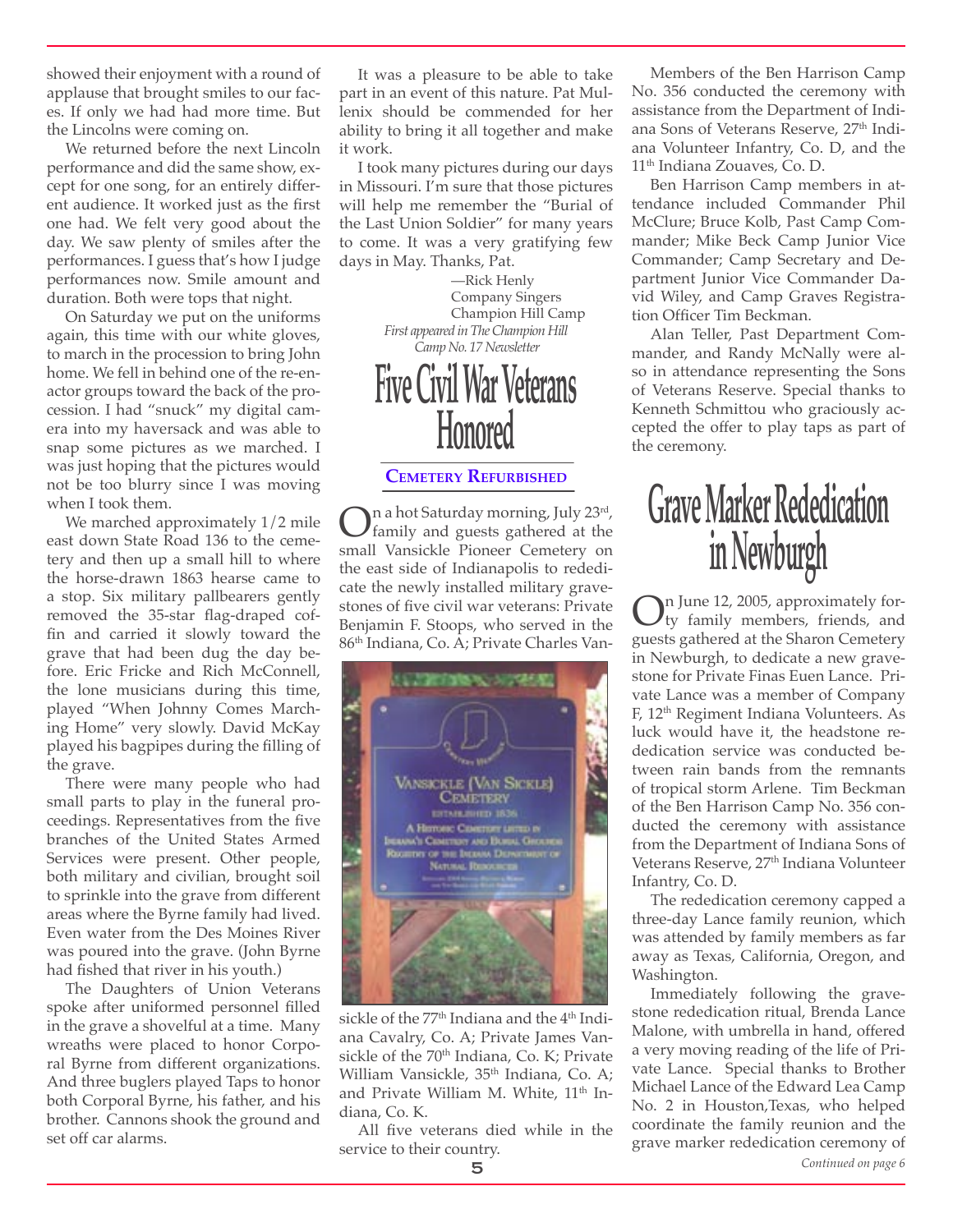# Newburgh Rededication Harrison Camp.

*Continued from page 5*

his ancestor, and to Bill Hale whose presentation after the ceremony of the accoutrements of a typical Civil War soldier was very well received.



*Department Senior Vice Commander Tim Beckman reads the prayer at the ceremony for Private Lance.*

Special thanks also to those members who participated in the ceremony representing the SVR and to SUVCW Department Commander Gib Young, Alan Teller, Past Department Commander, and Larry Myer of the Orlando A. Somers Camp # 1.

## **At the Ben Harrison Camp**

The Ben Harrison Camp No. 356 has<br>had a good season. We have gained<br>eight now mombers at this time, with eight new members at this time, with two others who have applied for membership.

The Camp voted to have made onehundred black *In Memoriam* ribbons made, with the GAR badge emblem and wording "Lest We Forget." The emblem and the text are printed in gold. Camp members and other brothers may purchase ribbons for one dollar each.

On April 14th, some of the brothers made a trek to Springfield, Illinois, for President Lincoln's death day ceremony. Our Camp also purchased a three by five foot camp flag, which we are very proud of. Along with the flag we purchased the standard to carry it.

#### **Memorial Day at Crown Hill**

On May 30th, the real Memorial Day, several brothers, along with members of the S.V.R. met at the entrance of the historic Crown Hill Cemetery in Indianapolis to honor one of the Son's past national commanders, Newton J. Mc-Guire, who was a member of the Ben

In 1892 the Indiana Division of the Sons of Union Veterans elected McGuire Commander at its sixth annual encampment in Fort Wayne and reelected him at the seventh meeting in 1893 at Terre Haute. He also served as the SUV's national secretary, attorney, and as a member of the Council-in-Chief (Present Council of Administration). Considered an authority on the history and affairs of the order, he became Commander-in-Chief at the National Encampment held in 1911, in Rochester, New York.

Past Camp Commander Steven Bauer researched and prepared the ceremonial program.

At our last meeting our Camp decided for an activity to undertake Civil War soldier stone restoration. This will probably be at the Salem Church cemetery near Belleville as soon as the weather breaks in the spring.

—Phil McClure



*Last summer Ben Harrison Camp Past Commander Stephen Bauer did the necessary research so that Sergeant First Class VanVectan and his son, pictured here deployed in Iraq, could put together SUVCW membership applications. The VanVectan's ancestor was Joseph DePlanty, 16th Indiana Volunteer Infantry.*



**TO ALAN MOORE,** Past Commanderin-Chief, who received a special award at the Annual Encampment last June for his many achievements in the service of our Order. During his service he reawakened the Harrison Camp from its long sleep, founded the Somers Camp and energized the Department during his service as its commander.

**TO THE FOUR GRANDCHILDREN** of Alan Moore and their friends who presented a charming musical interlude at the Department Annual Encampment.



*At the Annual Encampment in June PCinC Alan Moore, left, receives a special award from Department Commander Gib Young.*

**TO THE FIVE INDIANA DELEGATES** who attended the National Encampment in August: Cody Shaw, Junior Vice-Commander of the Porter Camp and his father Camp Commander Jack O. Shaw; past Department Commanders, Alan Teller and Ron Gill, and Ed Krieser, Past Commander in Chief.

**TO PAST DEPARTMENT COMMANDER RON GILL** for his long service to the Department and to the David D. Porter Camp, No. 116, which he helped found. He also has had a distinguished service to the Porter Camp as Secretary-Trea-

surer and as editor of its distinguished newsletter, *The D. D. Porter Camp Monitor.* He says he is stepping down from these jobs—an assertion not quite believed in the office of *The Indiana Legion.*



**TO ALL THE CAMPS** for their Memorial *PDC Ron Gill*

Day activity on the real day on May 30 this year and for their contributions in cleaning and restoring gravestones and memorials — contributions too numerous to be listed here in detail.

**TO ALL SUVCW BROTHERS** who sent information and photographs for this and future issues about camp activity,

*and to all a*

*Merry Christmas & a Happy New Year!*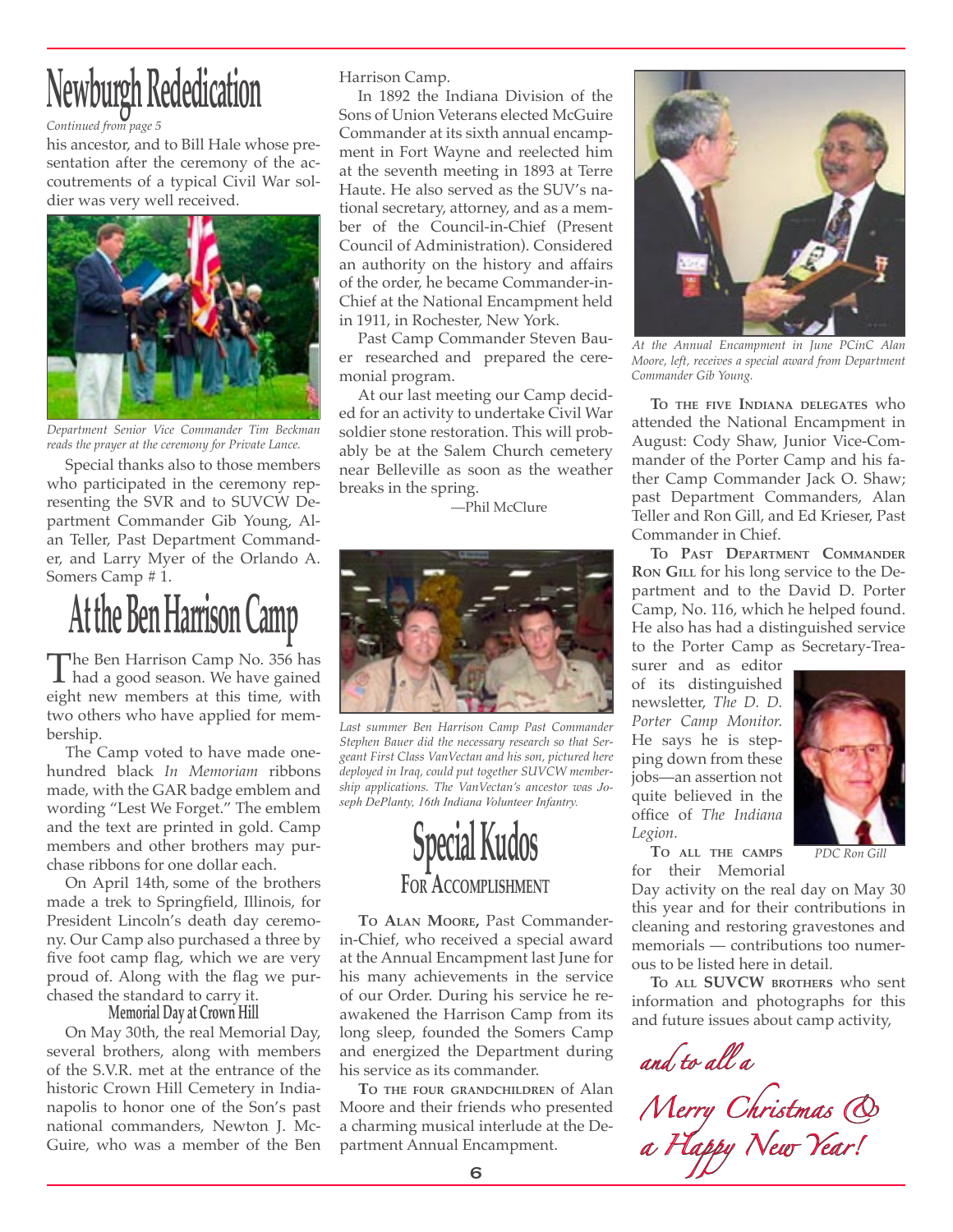### **Grave Marker Dedication JAY COUNTY RETIREMENT CENTER**

It was a cold, rainy, windy, raw day in<br>May in Jay County. Four SVR mem-<br>hors 1<sup>st</sup> Lt. Larry, Ebert, 1st Set. Alan It was a cold, rainy, windy, raw day in bers, 1st Lt. Larry Ebert, 1st Sgt. Alan Teller, 2nd Sgt. Randy McNally, and Pvt. Eric Fricke, braved the elements to participate in the ceremony for Pvt. John Jefferson Williams of Co. B, 34<sup>th</sup> Indiana Volunteer Infantry. He is officially listed as the last soldier killed in the Civil War on May 13, 1865, at Palmito Ranch, Texas. As the U. S. A. Government prepared to move his body in 1890, the family had it moved to their farm in Jay County, where it rests today. No stone had ever been placed on his grave as Mike McBride of the Museum of the Soldier, discovered. It was his motivation and groundwork that allowed this ceremony to take place.

Boy Scout Troop 206 worked hard to prepare the cemetery, moving, painting and cleaning and resetting grave markers.

About 50 hearty souls withstood the weather to view the service. Sergeant Major Orville Uggen and Co. B, 34<sup>th</sup> Indiana re-enactors (the same regiment and company in which Williams served) were there in force.

First Lt. Larry Ebert took command of all the re-enactors and Sons of Veterans Reserve members, and the rites were practiced. Ebert then marched us in, turned the color guard over to  $1<sup>st</sup> Sgt$ . Alan Teller, assembled the firing squad, and arranged the cemetery guard. He commanded the 21-gun salute. The color guard was marched into place with the 34th's National and Regimental Colors. Also participating in the color guard was 2nd Sgt. Randy McNally and Travis and Erin Stephens.

Pvt. Eric Fricke fifed in the assembly and played music for the memorial wreath presentations. Two other members of the SUVCW were also present, Archie Lintz and Steve Williams of the Champion Hill camp.

 Judy VanCamp, Rita Morgan, Barbara Stone, Lee Ann Teller and Department President, Beverly Massey, were present to represent the Daughters of Union Veterans of the Civil War.



*Department Commander Gib Young takes charge at the Slack Park, Huntington*

**A Monument at Last!**

In a ceremony last July 18th, after sev-<br>
eral years in preparation, the Champi-<br>
on Hill Camp No. 17 dodiested a monu n a ceremony last July 18th, after sevon Hill Camp No. 17 dedicated a monument located at the General James Slack Park in Huntington in honor of Brevet Major General Slack, and Colonels Sam Zent, Robert Morrison, C. E. Briant and George Pride, Staff Engineer for U.S. Grant at Vicksburg as well as the 208 soldiers who died and the 1800 soldiers who served from the county, during the Rebellion.

After participating in the Huntington Heritage Day Parade, members of the Champion Hill Camp and the SUVCW, Sons of Veterans Reserve, and Daughters of the Veterans of the Civil War met at the park with some 220 spectators. A volley from the howitzers of the 18th and 21st Indiana batteries signalled the beginning of the event at 12:30.

Speakers included Department Commander Gib Young, and uniformed as colonels, Champion Hill Camp brothers Les Howey and Don Heitman of Indianapolis. Chaplain Don Morgan presented the benediction, and the Company

Singers provided music.

Among the distinguished guests were the Huntington mayor, Terry Abbett, and the Park Superintendent, Dick Murray, and Lee Ann Teller and Vickie Day of the Daughters of Union Veterans of the Civil War.

#### **Junior Vice Commanders IT'S THAT TIME OF THE YEAR!**

**RECRUITMENT • RETENTION • REINSTATEMENT**

It is a major responsibility of National,<br>I Department, and Camp Junior Vice<br>Commanders to take the lead in recruit. Department, and Camp Junior Vice Commanders to take the lead in recruiting new members, in retaining those that we have, and in urging brothers who have been dropped because of non-payment of dues to once again become active in our Order.

As this issue of *The Indiana Legion* makes abundantly clear, we have an active and growing Department, made up of energetic and thoughtful men. We identify, refurbish and decorate the graves of our Civil War ancestors, we take steps to educate ourselves, the public, and our youth about their struggle and sacrifice—without which there would now be no union, one and inseparable.

The time for renewing memberships draws near. It is not too soon to take a close look at our task. Department Commander Gib Young and the National Junior Vice Commander Charles E. Kuhn, Jr., have made suggestions, summed up here:

**RECRUITMENT: JVCS SHOULD TAKE THE LEAD** in setting up a camp program for identifying and guiding new members into our fold.

**RETENTION: JVCS SHOULD TAKE THE LEAD** in identifying those brothers who are drifting away from the camp's activity, make contact with them and remind them of how much their membership is of value.

**REINSTATEMENT: JVCS SHOULD TAKE THE LEAD** in listening to the concerns of no longer active members. It may take just a simple phone call to see that a brother is reinstated, for we know that some brothers are uncertain about how to return to active membership. **So, gentlemen, now is the time!**

*Paid advertising*



7